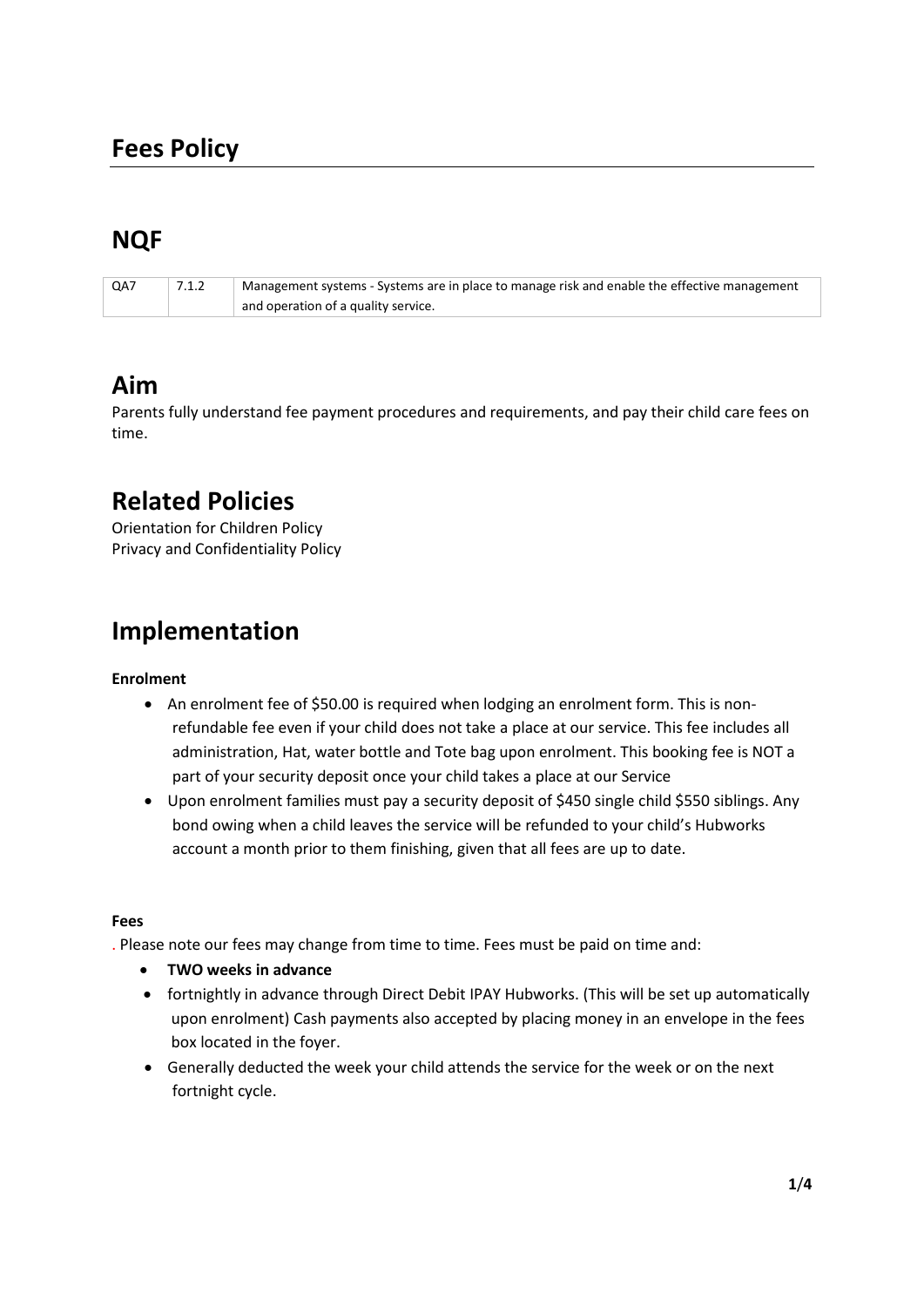• in advance for every day that your child is enrolled at the service. This includes pupil free days, sick days, family holidays and public holidays but excludes periods when the service is closed including over the Christmas and New Year break period.

Due to administration costs incurred by the service, dishonoured payments (eg cheques) will incur a charge of \$5.00 will be billed to your account.

#### **Child Care Subsidy**

Child Care Subsidy is available to all families who are Australian Residents if the child meets immunisation requirements and parents meet eligibility requirements. Entitlement is determined by an activity test which determines the number of hours of subsidised care to which families are entitled.

| Hours of activity per fortnight | Maximum number of hours of subsidy per fortnight |  |
|---------------------------------|--------------------------------------------------|--|
| 8 hours to 16 hours             | 36 hours                                         |  |
| More than 16 hours to 48 hours  | 72 hours                                         |  |
| More than 48 hours              | 100 hours                                        |  |

A broad range of activities meet the activity test requirements, including paid work, selfemployment, unpaid work in a family business, active job hunting, volunteering or studying. You can also include reasonable travel time to and from a place of activity to the centre. In two parent families, both parents must meet the activity test, and subsidy hours are calculated on the lower number where parents have different levels of activity.

#### **There are exemptions for parents who legitimately cannot meet the activity test requirements.**

| <b>Exemptions</b>                                                      | <b>Number of hours of subsidy</b><br>per fortnight |
|------------------------------------------------------------------------|----------------------------------------------------|
| Families do not meet activity test and have low income eg              | 24 hours                                           |
| combined annual income less than \$66,958 2108/2019 year               |                                                    |
| Families do not meet activity test, child attends centre-based service | 36 hours                                           |
| with appropriate preschool program, and will attend school             |                                                    |
| following year                                                         |                                                    |

The percentage of subsidy a family receives is based on their estimated combined annual income. All families wishing to access Child Care Subsidy need to complete an online Child Care Subsidy assessment through their myGov account. Assessment asks families to provide information about their expected combined family income, activity level of parents and types of child care service being used.

The Additional Child Care Subsidy may be available to help support:

- families needing help to support their children's safety and wellbeing
- grandparents on income support who are primary child-carers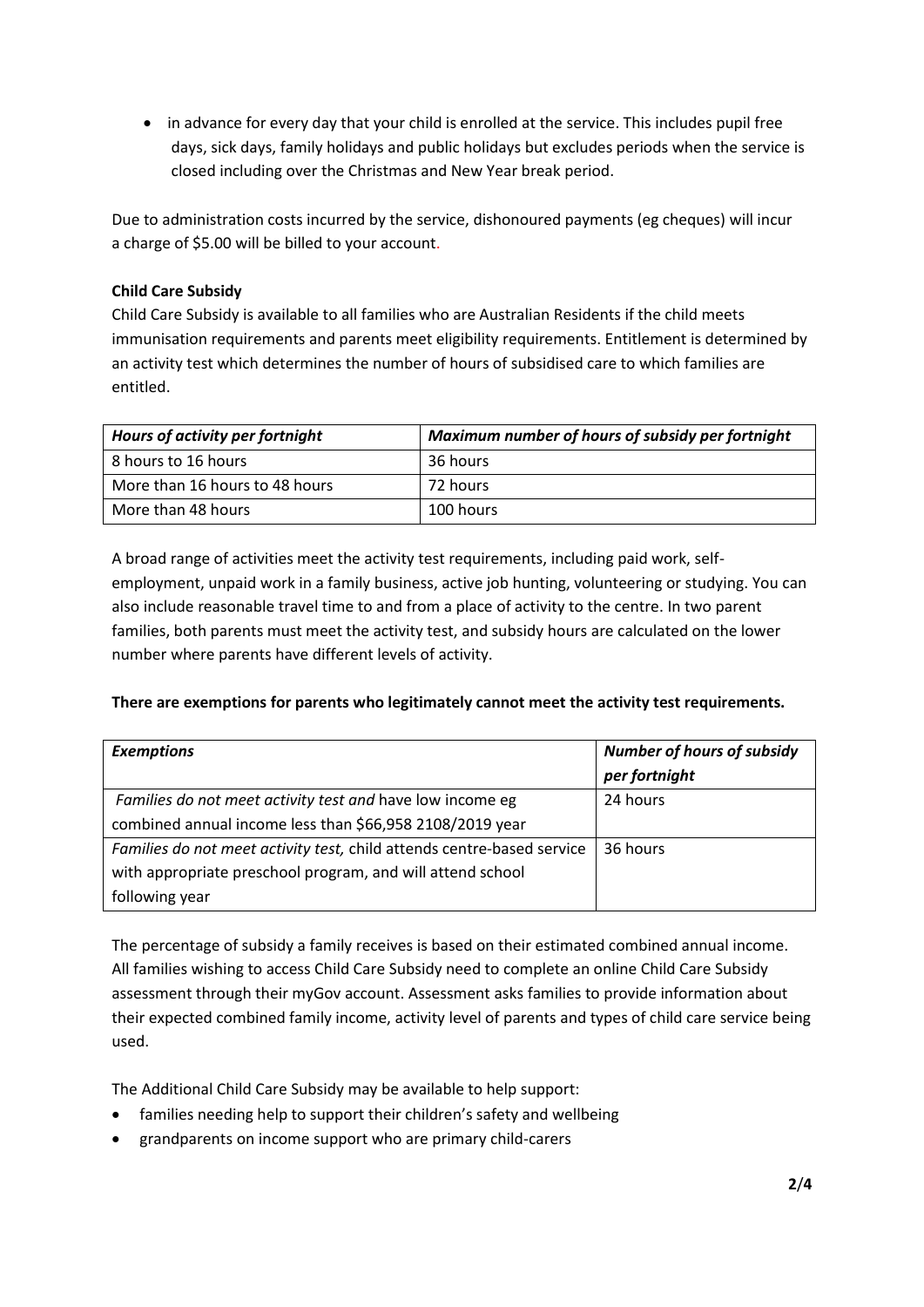- families in temporary financial hardship
- families moving to work from income support

Families can claim Child Care Subsidy or Additional Child Care Subsidy online by signing into their myGov and completing a Child Care Subsidy claim. If eligible, the Subsidy will be paid directly to the service on families' behalf and we will reduce the fees owed. This can occur after our service enters families' enrolment information online, and families confirm their enrolment information through their myGov account. Until Child Care Subsidy details are available, families will need to pay full fees.

Families are entitled to receive Child Care Subsidy for up to 42 days where their child is absent, for example due to illness, public holidays and parental leave. Evidence to support these absences is not required until allocated absences have been exceeded. Additional absence days may be available if they meet the situations outlined in the Family Assistance Law and there is evidence to support these.

#### **Statements of Entitlement**

We will issue fortnightly Statements which include child/children's full name/s, date of care, date of payment, daily and weekly hours of care, absences, hourly fees and hourly and daily fee totals and the number of hours fees were reduced (eg by Child Care Subsidy) and total reduction amount. (Parents' My Gov accounts will also have how much care families have received and how much Child Care Subsidy has been paid.)

#### **Invoices**

Invoices for the amount of fees payable in a period will be issued every two weeks. If families pay more than the fee amount required at the time, change will not be given but will be credited to the family's account.

#### **Receipts**

Families will be provided with receipts via email once invoices have been paid.

#### **Late Fees**

Families who do not collect their child before we normally close for the day will be charged a late fee of \$30 for every 15 minutes or part thereof, they arrive past our closing time. This fee covers the cost of employing the staff required to supervise a child outside our operating hours. It may be waived at the discretion of the Nominated Supervisor/Approved Provider. If the delay is beyond 6:15pm the fee increases at the rate of \$30 for each ¼ hour or thereof.

#### **Termination**

Should you wish to end your child's place at the service or should management make the decision to terminate your child's place, 4 weeks written notice is required from the ending/terminating party. If you do not provide this notice, you will be charged 4 weeks fees. Children must also be signed in and out by parents/guardians on the last scheduled day of their attendance for the Child Care Subsidy to apply. If this does not occur families are required to pay full fees.